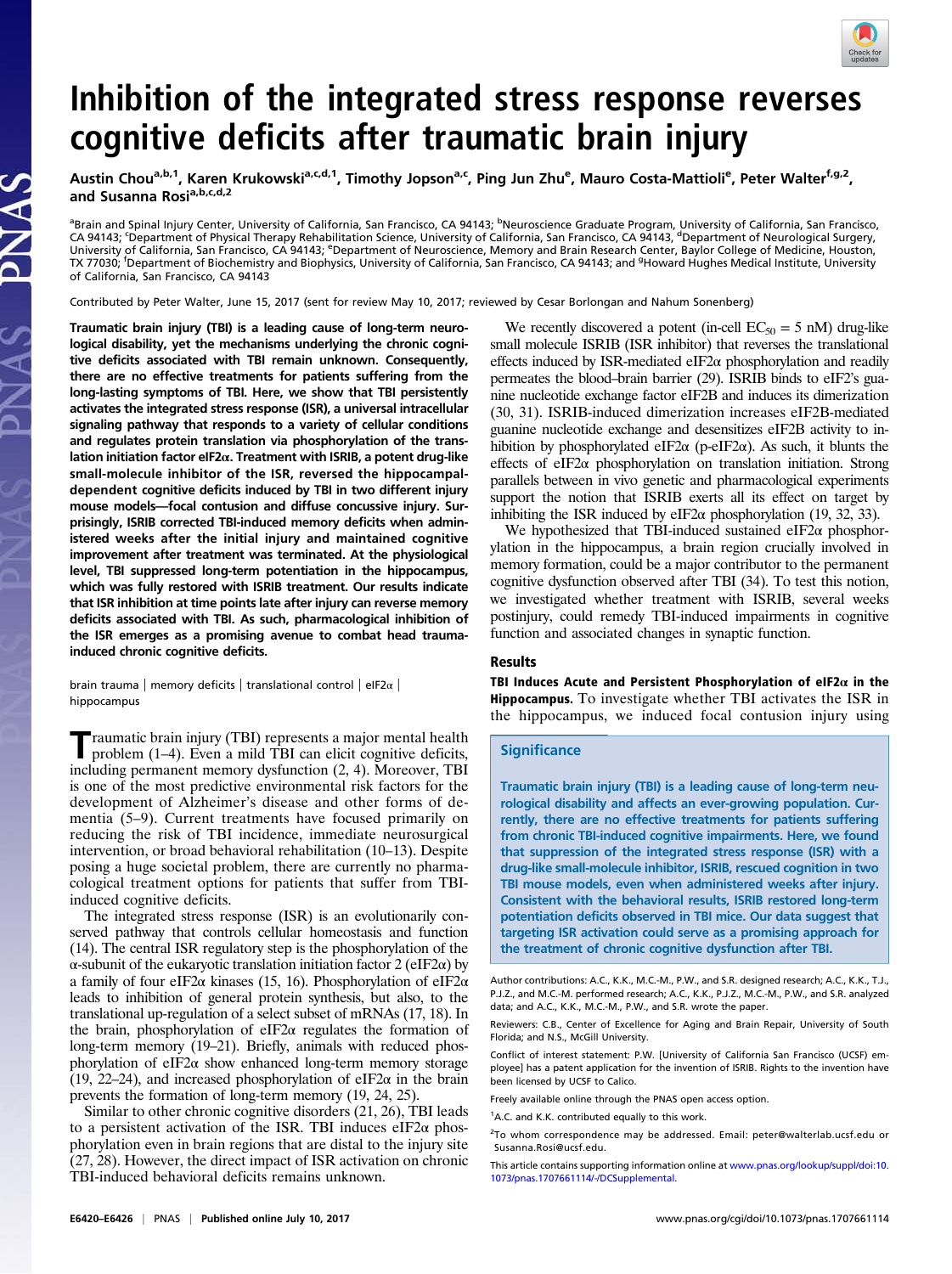controlled cortical impact in mice (34). This mouse model of TBI exhibits cognitive deficits similar to those commonly observed after contusion injuries in humans (35). Briefly, we surgically exposed the brain and induced a controlled impact injury with a pneumatic piston on the right parietal cortex above the hippocampus. Sham controls received the same surgery but without a TBI. We collected and processed the hippocampus ipsilateral to the injury to quantify p-eIF2 $\alpha$  levels at 1 and 28 d postinjury (dpi) (Fig. 1A). The phosphorylation of eIF2 $\alpha$  was significantly increased in the hippocampus of animals with TBI at 1 dpi (Fig.  $1 B$  and C). Compared with sham controls, in mice with TBI, hippocampal p-eIF2 $\alpha$  remained elevated even 28 d after injury (Fig. 1  $D$  and  $E$ ), indicating that TBI triggers a persistent activation of the ISR in the hippocampus.

ISRIB Rescues TBI-Induced Deficits in Spatial Learning and Memory Consolidation. Next, we investigated whether blockage of the TBIinduced ISR could reverse the learning and memory deficits in mice with TBI. To this end, we induced focal TBI (as described in Materials and Methods) and allowed animals to recover for 4 wk. We then evaluated hippocampal-dependent long-term memory



Fig. 1. TBI-induced increase in eIF2 $\alpha$  phosphorylation persists 4 wk after injury. (A) Experimental design scheme. Animals were given a focal TBI by the controlled cortical impact method and the hippocampus ipsilateral to the injury was collected at either 1 dpi or 28 dpi. Sham controls received a craniectomy without a TBI and were analyzed at the same time points. (B) Representative images of p-eIF2α and total eIF2α Western blots from the hippocampi protein samples collected at 1 dpi. (C) Quantification of p-eIF2α to total eIF2 $\alpha$  ratio normalized to sham. TBI increases phosphorylation of eIF2 $\alpha$  at 24 h postinjury. Data are means  $\pm$  SEM (n = 4-6 per group, Student's t test; \*\*\*\*P < 0.0001). (D) Representative images of p-eIF2 $\alpha$  and total eIF2 $\alpha$ . Western blots from the hippocampi collected at 28 dpi. (E) Quantification of p-eIF2 $\alpha$  to total eIF2 $\alpha$  ratio normalized to sham. The increase in p-eIF2 $\alpha$  in TBI animals persists at 28 dpi. Data are means  $\pm$  SEM ( $n = 8$  per group, Student's t test; \*\* $P < 0.01$ ).

storage using a radial arm water maze (RAWM) (34). In this forced-swim behavioral test, animals learned to locate a hidden platform in one of the eight arms using navigational cues set in the room (Fig. 2A). Analysis tracking software was used to determine the number of incorrect arm entries (termed an "error"). The total number of errors before the animal finds the escape platform is used as a metric of learning and memory.

As expected, sham animals learned the location of the escape platform after multiple training blocks (Fig. 2B, 28–29 dpi, black solid circles). When memory was measured at 1 d and 7 d after training (Fig. 2B, 30 and 37 dpi), sham animals averaged less than one error before locating the escape platform. By contrast, learning was dramatically impaired in mice with TBI, even after multiple training blocks (Fig. 2B, 28 dpi, red circles; TBI mice averaged more than three errors). Consequently, when memory was tested on day 30 and day 37, injured mice made significantly more errors compared with sham animals (Fig. 2 A and B, red solid circles). Thus, these data indicate that TBI impairs learning and memory.

To test whether pharmacological blockage of the ISR restores the lasting learning and memory deficits resulting from TBI, we injected the animals with ISRIB (at 2.5 mg/kg or vehicle) intraperitoneally (i.p.) into both sham and TBI animals. ISRIB treatment started at 27 dpi, the day before the first behavioral training (Fig. 2B, 27 dpi), and continued with daily injections throughout the duration of the training (three injections in total, Materials and Methods). Strikingly, during training ISRIB-treated injured animals (Fig. 2B, 28–29 dpi, red open circles, dotted line) performed better than vehicle-treated TBI animals (Fig. 2B, 28–29 dpi, red solid circles). More importantly, memory tested both 1 d (30 dpi) and 7 d (37 dpi) after training was dramatically improved in brain-injured mice treated with ISRB. As ISRIB was given only during training, the data demonstrate that the effect of ISRIB on memory lasts beyond the period of treatment.

ISRIB Reverses TBI-Induced Deficits in Hippocampal Long-Term Potentiation. Sustained changes in synaptic efficacy that result from repeated neuronal activity are believed to constitute the cellular basis of learning and memory (36). The best-characterized form of synaptic plasticity in the mammalian brain is long-term potentiation (LTP), which is manifested as long-lasting increases in synaptic strength. Consistent with the deficits in hippocampal long-term memory, TBI has been previously reported to inhibit hippocampal LTP (37). To examine whether LTP was altered in our focal TBI model, we induced TBI as above, allowed the animals to recover for 4 wk, and measured hippocampal LTP in hippocampal brain slices at Schaffer collateral-CA1 synapses. We observed that LTP was significantly impaired in hippocampal slices from TBI mice compared with those of sham animals (Fig. 3 A and B). Treatment with ISRIB reversed the deficient LTP in slices from TBI mice (Fig.  $3 \land$  and  $B$ ). It is noteworthy that ISRIB had no effect on LTP in sham animals (Fig.  $3 \text{ } A$  and  $B$ ), and did not significantly change basal synaptic transmission in TBI mice [\(Fig. S1\)](http://www.pnas.org/lookup/suppl/doi:10.1073/pnas.1707661114/-/DCSupplemental/pnas.201707661SI.pdf?targetid=nameddest=SF1). Thus, ISRIB specifically restores LTP in mice with an injured brain. Taken together, these data show that ISRIB restored both hippocampal long-term memory and associated changes in synaptic function in TBI mice.

ISRIB Restores TBI-Induced Deficits in Working and Episodic Learning and Memory in a Concussive Injury Model. To assess the robustness of our results, we next asked whether ISRIB might also be effective in another TBI model. We used a close head injury model (38–40), which mimics diffuse concussive injury commonly observed in human patients (35). Like the focal TBI model, concussive injury resulted in a chronic activation of the ISR in the hippocampus, as determined by increased phosphorylation of eIF2 $\alpha$  at 26 dpi ([Fig. S2](http://www.pnas.org/lookup/suppl/doi:10.1073/pnas.1707661114/-/DCSupplemental/pnas.201707661SI.pdf?targetid=nameddest=SF2)). We evaluated cognitive function using a delayed-matching-to-place paradigm (DMP) (41), a more challenging hippocampal-dependent behavioral task than RAWM. In **PNAS PLUS**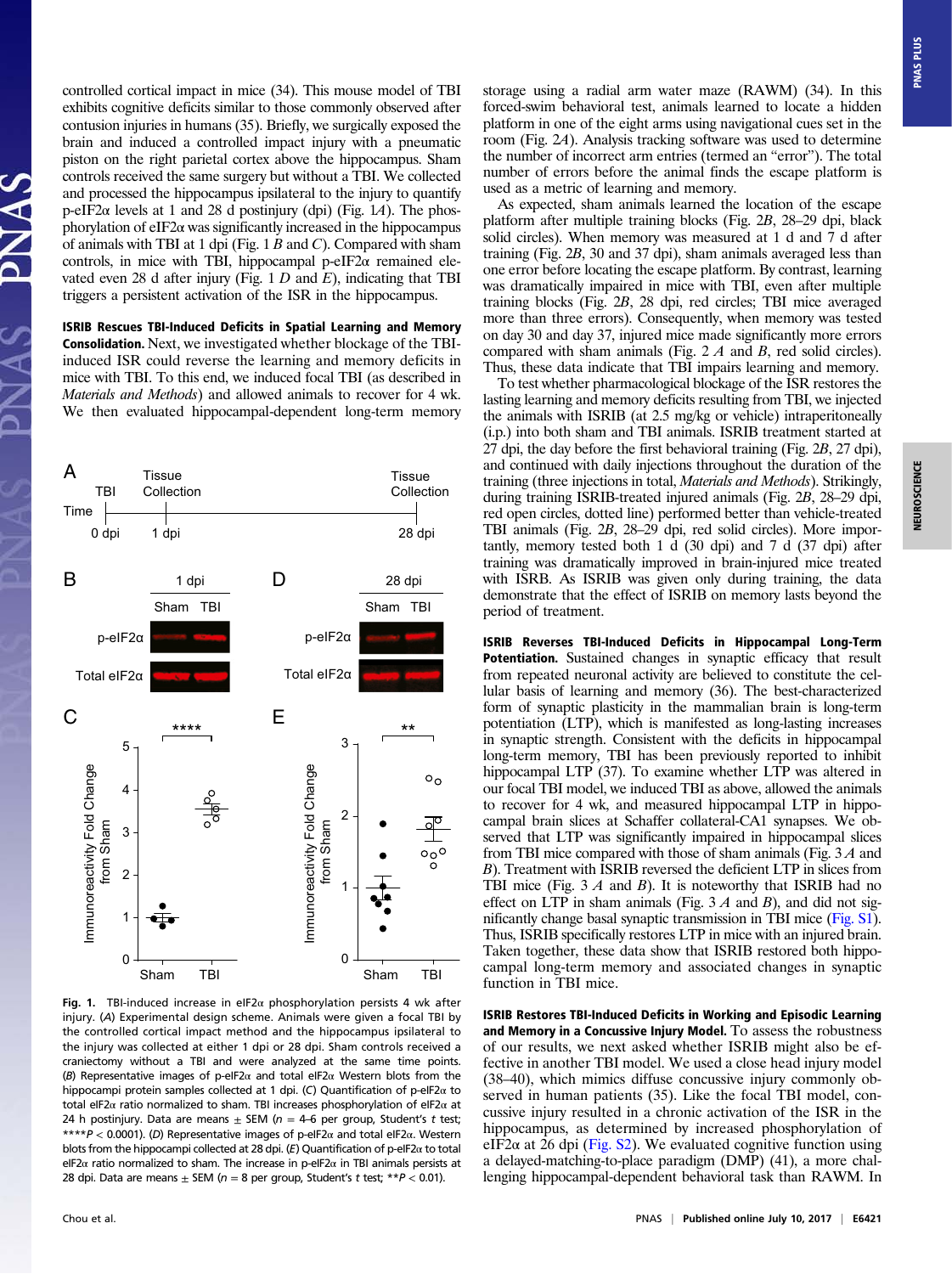

Fig. 2. ISRIB treatment rescues TBI-induced behavioral deficits on the radial arm water maze 28 d after focal TBI. (A) Representative track plots showing exploratory activity on the RAWM. Although all animals initially made multiple errors while locating the escape platform (block 1, Left), sham and ISRIB-treated TBI animals learned the escape platform location and therefore made fewer errors during the memory test 7 d after training (block 12, 37 dpi). Vehicle-treated TBI animals made more errors than animals in the other three experiment groups (Right). (B) Animals were i.p. injected (either vehicle or ISRIB) (2.5 mg/kg) the night prior to starting behavior (27 dpi) and after the last trials each day during training (28 and 29 dpi;  $n = 8$  per sham group,  $n = 16$  per TBI group). Animals ran 15 trials on each training day with the performance of every 3 trials averaged as a single block. Compared with vehicle-treated group (red solid circle, solid line), ISRIBtreated animals (red open circle, dotted line) made significantly less errors over the course of training and when memory was tested 24 hr (30 dpi) and 7 d (37 dpi) after training. Data are means  $+$  SEM (Bonferroni post hoc test, TBI  $+$  vehicle vs. TBI + ISRIB;  $*P < 0.05$ ,  $***P < 0.0001$ ). (C) Individual animal performance during the memory test 24 h after training (block 11, 30 dpi). Vehicle-treated TBI animals made significantly more errors than all other experimental cohorts. Data are means  $\pm$  SEM (Bonferroni post hoc test; \*\*\*\* $P < 0.0001$ ). (D) Individual animal performance during the memory test 7 d after training (block 12, 37 dpi). Improvement in RAWM performance persisted in ISRIB-treated TBI animals. Data are means  $\pm$  SEM (Bonferroni post hoc test; \*\*\*\* $P < 0.0001$ ).

DMP, deficits in both working and episodic-like learning and memory are assessed, while eliminating the potential stress-based caveats introduced by water exposure and forced swimming behavior, typically associated with RAWM. Animals on the DMP learn to locate an escape tunnel attached to one of 40 holes in a circular table using visual cues to evade loud noise in a brightly lit room (Fig. 4A). Importantly, the escape location was changed every day, forcing the animal to relearn the location of the tunnel. To quantify performance, analysis tracking software measured "escape latency," or the time taken by the mouse to enter the escape tunnel.

Both sham and concussive-injured animals were treated with ISRIB 1 d prior to behavior testing (14 dpi) and after the last trials of each testing day (Fig. 4B, 15–17 dpi). Compared with sham, concussive-injured animals failed to learn the task and took significantly longer to reach the escape tunnel (Fig. 4B, TBI, vehicle: red solid circles; sham, vehicle: black solid circles), a clear indication that their spatial memory is impaired. By contrast, ISRIB treatment ameliorated the concussive-injured animals' performance by the 3rd and 4th day of testing (Fig. 4B, 17 and 18 dpi; TBI, ISRIB: red open circles, dotted line). Specifically, compared with vehicle-treated injured animals, ISRIB-treated concussiveinjured animals, found the escape location faster, on the 3rd and final day of the DMP (Fig.  $4 C$  and D, 17 and 18 dpi). Thus, ISRIB effectively reversed cognitive deficits induced by a different TBI model and on an additional behavioral task.

#### Discussion

Our results demonstrate that pharmacological inhibition of the ISR with ISRIB can effectively reverse TBI-induced cognitive deficits in both focal and concussive rodent models. In both injury models, eIF2 $\alpha$  phosphorylation was persistently increased, and hippocampus-dependent spatial learning and memory were severely impaired. Remarkably, ISRIB treatment was sufficient to reverse the cognitive deficits in these TBI models. Likewise, LTP was restored in brain slices isolated from brain injured mice when treated with ISRIB. Since the long-term deficits induced by rodent focal contusion injury last for more than a month (as shown here)—and even a year in a corresponding rat model  $(42)$ —these results suggest that pharmacological attenuation of the ISR can alleviate TBI-induced dementia and associated changes in synaptic function long after injury.

Unlike previous studies, our work focused on reversal of chronic deficits that develop after TBI. Previous work has been limited to acute injury responses immediately following injury where a robust inflammatory response characterized by immunecell infiltration into the brain (34, 43–47), cytokine production (39, 40, 48–50), and reactive oxygen species release (51–53) lead to neuronal death. Thus, strategies to counteract acute injurymediated effects have aimed to dampen the inflammatory response (43, 44, 52, 54, 55). We and others have shown that blocking the acute inflammatory responses within 24 h after injury prevented the development of TBI-induced cognitive deficits (34, 39, 40, 45, 50, 56, 57). However, attempts to translate the insights gleaned from acute TBI models have failed in preclinical studies. In addition, the development of potential treatments that can be effective only within an acute time window after injury poses limitations because their optimal treatment timing may not be feasible in many clinical settings.

In the present study, we demonstrate that treatment with ISRIB at late time points (2 and 4 wk, respectively) rapidly reverses longterm TBI-induced cognitive deficits. Our findings rely on the study of two injury models and combine molecular biology, pharmacology, electrophysiology, and behavioral studies to demonstrate that activation of the ISR is responsible, at least in part, for the memory deficits associated with TBI. As such, our results offer hope that chronic cognitive defects resulting from TBI may be treatable.

Activation of the ISR impairs memory consolidation and activitydependent changes in synaptic function. Phosphorylation of eIF2α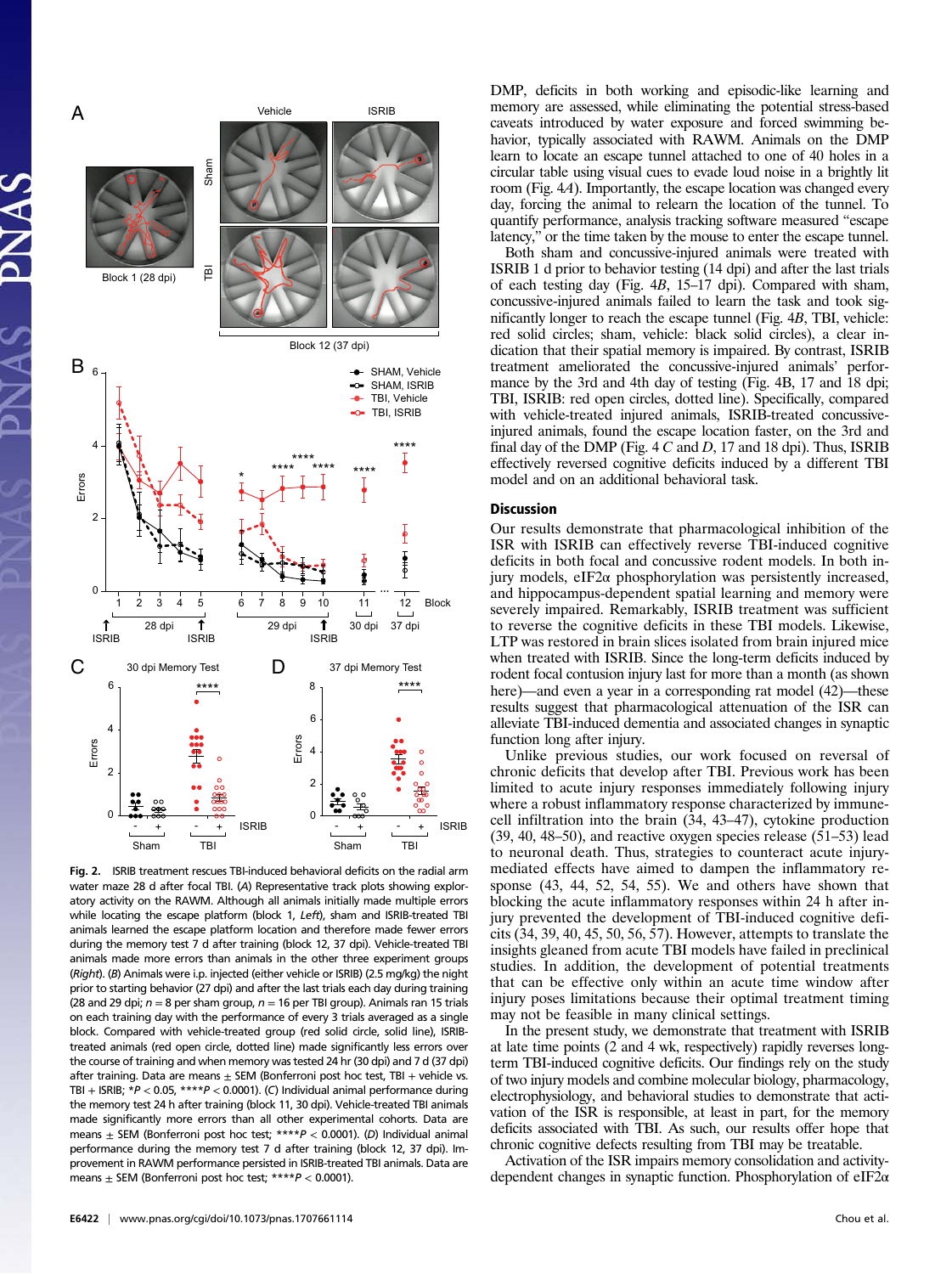

Fig. 3. ISRIB treatment reverses impaired hippocampal LTP in focal TBI mice. (A, Top) Representative field excitatory postsynaptic potential (fEPSP) traces at baseline and 90 min after high-frequency stimulation (100 Hz, 1 s). (Bottom) LTP was impaired in slices from TBI mice  $[F_{(1,12)} = 7.549, P = 0.018; n = 7-9$  per group], compared with slices from sham mice. ISRIB treatment (50 nM) restored impaired LTP in TBI mice  $[F_{(1,14)} = 10.556, P = 0.006]$ , but had no significant effect on LTP in slices from sham mice  $[F_{(1,13)} = 0.555, P = 0.470]$ . Data are means  $\pm$  SEM (Bonferroni post hoc test;  $*P < 0.05$ ;  $**P < 0.01$ ). (B) Summary data show the mean fEPSP slope from 30 min before and 90 min after the stimulation. Data are means  $\pm$  SEM (Bonferroni post hoc test;  $*P < 0.05$ ;  $**P < 0.01$ ).

inhibits the activity of eIF2's guanine nucleotide exchange factor eIF2B, and ISRIB counteracts this effect by activating eIF2B through dimerization, which renders it less sensitive to inhibition by p-eIF2. The consequences of ISR activation are a general downregulation of translation of most cellular mRNAs that utilize eIF2 to initiate ribosomes at AUG start codons. In addition, proteins encoded by a small subset of mRNAs that contain strategically placed small open reading frames in their 5′-UTRs become selectively up-regulated when the ISR is activated. ISR-up-regulated proteins include the broadly expressed transcription factor ATF4, a memory repressor gene (58, 59), and the neuronally expressed Rho GAP OPHN1 (33, 60). We have previously shown that  $eIF2\alpha$ phosphorylation-mediated increase in OPHN1 leads to AMPA receptor down-regulation and mGluR-induced long-term depression (LTD) in the hippocampus and ventral tegmental area (VTA) (33, 61). We have also found that reduced phosphorylation of eIF2α (or treatment with ISRIB) blocks mGluR-LTD but enhances cocaine-induced LTP in the VTA (61, 62). Whereas it remains unknown whether the principles described for the VTA also apply to the hippocampus, we speculate that ISRIB enhances cognitive abilities by blocking LTD and consequently enhancing LTP, thus keeping synaptic connections stronger. Indeed, reduction of eIF2 $\alpha$  phosphorylation enhances hippocampal LTP (19, 22), but blocks mGluR-LTD (33). By contrast, induction of eIF2 $\alpha$  phosphorylation in hippocampal neurons impairs LTP (19, 25) and induces mGluR-LTD (33). Thus, our finding that ISRIB treatment rescued long-term TBI-induced deficits in hippocampal LTP is entirely consistent with these studies linking the ISR to LTP.

Most surprisingly, we found that systemic treatment with ISRIB weeks after injury allowed mice to form stable spatial memories that lasted for at least a week even after ISRIB treatment was stopped. ISRIB's bioavailability has a half-life of approximately 8 hr in mouse plasma and in the brain. It equilibrates readily between plasma and the brain and therefore it is entirely cleared from the system within a week (29). Thus, it is highly unlikely that ISRIB is directly influencing memory recall (e.g., Fig. 2, at 37 dpi), but rather that ISRIB has produced enduring changes to memory processes during the treatment period, such as dendritic spine remodeling. Previous work has established that TBI acutely induces significant dendritic spine degeneration (63), and dendritic spine loss persists even a year after a severe TBI (64). In addition, pharmacological induction of eIF2α phosphorylation in chicks blocks training-induced increase in the number of spines in an auditory brain area (24). Given the close association between eIF2 $\alpha$  phosphorylation, LTP, and spine formation, the observed lasting effects of ISRIB treatment on memory may point to changes in structural plasticity during learning that persist even in the absence of the ISRIB (65–67).

It remains unclear whether ISRIB is enhancing learning and memory through direct impact on neurons or if the potential therapeutic effects act on other cell types such as microglia, astrocytes, and/or immune cells. Since activation of the ISR and  $eIF2\alpha$  phosphorylation causes inflammatory cytokine production (68, 69), and ISRIB interferes with downstream effects of eIF2 $\alpha$ , it is possible that ISRIB may be reversing TBI-initiated residual lowgrade inflammation that remains after acute inflammation has subsided (34). We have previously shown that pharmacological or genetic blockade of peripherally derived bone marrow macrophage infiltration to the brain ameliorates TBI-induced cognitive loss by preventing inflammatory cytokine production and reactive oxygen species release (34, 53). Whether ISRIB can influence immune cellmediated cytokine production after TBI is not known. Whereas our previous reports have shown that peripheral macrophage infiltration occurs only acutely after injury, we have observed lowlevel chronic inflammation after TBI (34). Hence, it is entirely plausible that ISRIB may impact immune function to alleviate cognitive decline.

The surprising results presented here have yet to be extended from mouse models to human physiology. It also remains unclear whether ISRIB treatment cures the cognitive defects permanently or whether lingering pathologies necessitate the ISRIB treatment to be repeated for each new learning task. Chronic activation of the ISR and/or neuroinflammation are associated with numerous neurodegenerative disease states (reviewed in ref. 70). Therefore, increased understanding of these pathways characterized in TBI may have broader therapeutic potential, especially when the window for treating acute injuries has passed. These gaps in our knowledge notwithstanding, we are hopeful that our findings may open promising therapeutic avenues for patients that are suffering from cognitive deficits associated with TBI and other neurodegenerative disorders.

## Materials and Methods

Animals. All experiments were conducted in accordance with National Institutes of Health (NIH) Guide for the Care and Use of Laboratory Animals (71) and approved by the Institutional Animal Care and Use Committee of the University of California, San Francisco. Male C57B6/J wild-type (WT) mice were purchased from The Jackson Laboratory and used for experiments at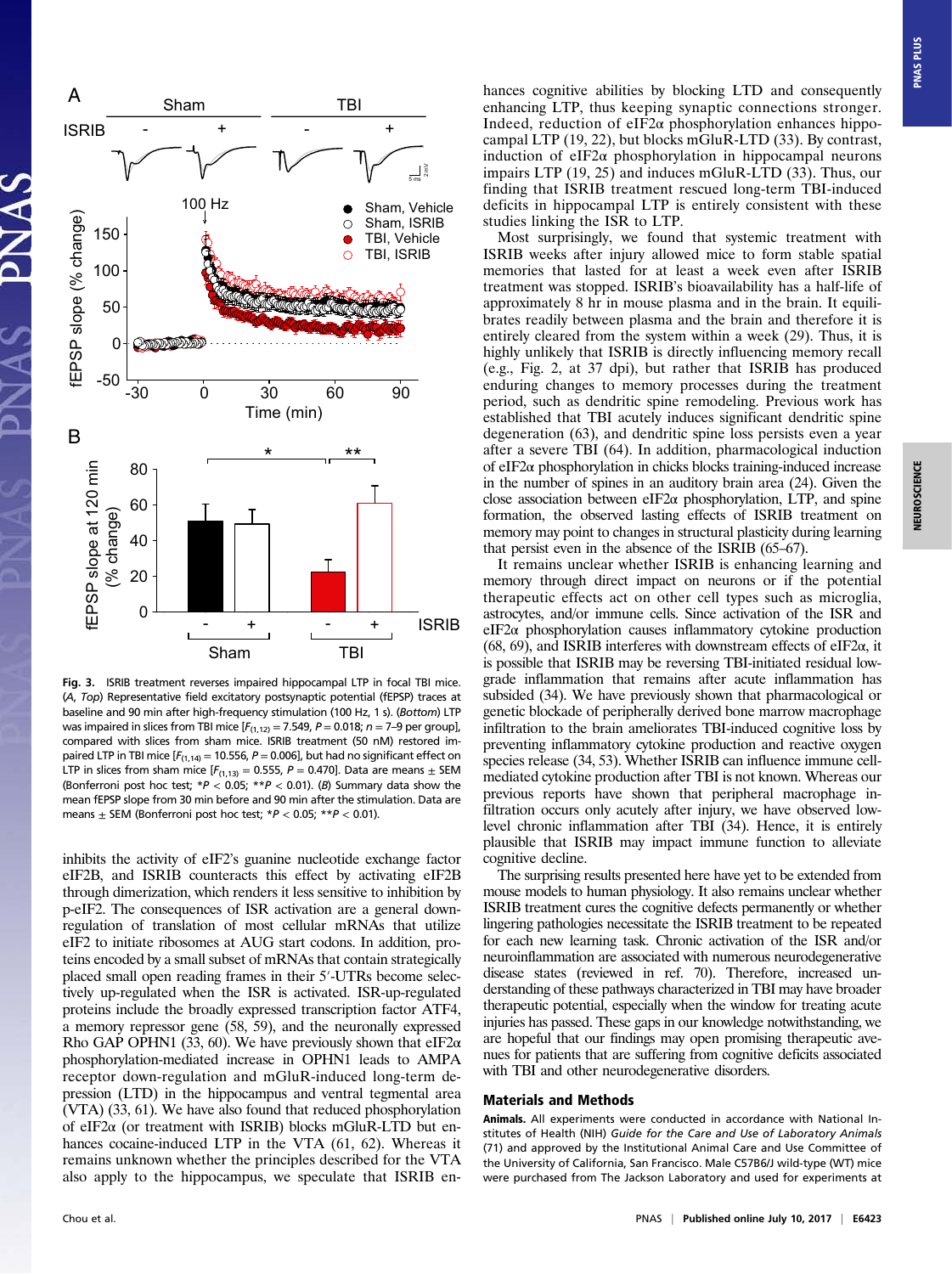

Fig. 4. ISRIB treatment rescues TBI-induced behavioral deficits on the delayed-matching-to-place paradigm 14 d after concussive injury. (A) Representative tracks of trials on the modified Barnes maze of the DMP assay. During trial 1 of each day, animals did not know the escape tunnel location and did not find it quickly (trial 1, Left). By trial 4, the animals had learned the location of the escape tunnel and took significantly less time on the trial. ISRIB-treated TBI mice showed similar performance as both sham groups on day 4, whereas vehicle-treated TBI mice took longer to escape (Right). (B) Animals were injected the night before the first day of behavior (14 dpi) and after the last trial of each day (15–17 dpi;  $n = 11-12$  per group). Animals that received sham surgeries were able to learn the location of the escape tunnel over the course of each day (vehicle: black solid circle, solid line; ISRIB treated: black open circle, dotted line). TBI animals given vehicle injections (red solid circle, solid line) took longer to find the escape tunnel, whereas TBI animals given ISRIB (red open circle, dotted line) did significantly better than their vehicle-treated counterparts. Data are means  $\pm$  SEM (Bonferroni post hoc test;  $*P < 0.05$ ,  $*P < 0.01$ ,  $**P < 0.001$ ). (C) Individual animal performances averaged across trials 2, 3, and 4 on day 3 of the DMP (17 dpi). TBI animals treated with ISRIB were significantly faster at locating the escape location than their vehicle-treated, TBI counterparts. Data are means  $\pm$  SEM (Bonferroni post hoc test;  $*P < 0.01$ ). (D) Individual animal performances averaged across trials 2, 3, and 4 on day 4 of the DMP (18 dpi). ISRIB-treated

∼12 wk of age. Mice were group housed in environmentally controlled conditions with reverse light cycle (12:12 h light:dark cycle at 21  $\pm$  1 °C) and provided food and water ad libitum.

Surgical Procedure. All animals were randomly assigned to TBI or sham surgeries. Animals were anesthetized and maintained at 2% isoflurane and secured to a stereotaxic frame with nontraumatic ear bars. The hair on their scalp was removed, and eye ointment and betadine were applied to their eyes and scalp, respectively. A midline incision was made to expose the skull.

Focal TBI: Controlled Cortical Impact. A unilateral TBI was induced in the right parietal lobe using the controlled cortical impact model (34). Mice received a ∼3.5-mm diameter craniectomy, a removal of part of the skull, using an electric microdrill. The coordinates of the craniectomy were: anteroposterior, −2.00 mm and mediolateral, +2.00 mm with respect to bregma. Any animal that experienced excessive bleeding due to disruption of the dura was removed from the study. After the craniectomy, the contusion was induced using a 3-mm convex tip attached to an electromagnetic impactor (Leica). The contusion depth was set to 0.95 mm from dura with a velocity of 4.0 m/s sustained for 300 ms. These injury parameters were chosen to target, but not penetrate, the hippocampus. Sham animals received craniectomy surgeries but without the focal injury.

Concussive TBI: Closed Head Injury. TBI was induced along the midline of the parietal lobe using the closed head injury model (38). The head of the animal was supported with foam before injury. Contusion was induced using a 5-mm convex tip attached to an electromagnetic impactor (Leica) at the following coordinates: anteroposterior, -1.50 mm and mediolateral, 0 mm with respect to bregma. The contusion was produced with an impact depth of 1 mm from the surface of the skull with a velocity of 5.0 m/s sustained for 300 ms. Any animals that had a fractured skull after injury were excluded from the study. Sham animals received the midline skin incision but no impact.

After focal or concussive TBI surgery, the scalp was sutured and the animal was allowed to recover in an incubation chamber set to 37 °C. Animals were returned to their home cage after showing normal walking and grooming behavior. All animals fully recovered from the surgical procedures as exhibited by normal behavior and weight maintenance monitored throughout the duration of the experiments.

Drug Administration. ISRIB solution was made by dissolving 5 mg ISRIB in 1 mL dimethyl sulfoxide (DMSO) (Fisher Scientific, D128-500) and 1 mL polyethylene glycol 400 (PEG400) (EMD Millipore, PX1286B-2). The solution was gently heated in a 40 °C waterbath and vortexed every 30 s until the solution became clear. The solution was kept in a warm environment throughout the experiment. Each solution was used for injections up to 4 d maximum. If the solution became visibly cloudy or precipitated, a new solution was prepared. ISRIB was delivered at 2.5 mg/kg dosage through i.p. injections. The vehicle solution consisted of 1 mL DMSO and 1 mL PEG400.

Western Blotting. Hippocampi ipsilateral to the TBI in focal injury model animals were removed at 1 or 28 d postsurgery, whereas the right hippocampi from concussive injury model animals were removed at 26 dpi. Samples were processed for protein quantification using homogenization buffer consisting of RIPA lysis and extraction buffer (Fisher Scientific, 89900), PhosSTOP (Roche, 04906845001), and cOmplete ULTRA tablets (Roche, 05892970001). The nuclear and high molecular weight membrane fraction was removed and the remaining cytoplasmic and membrane fraction was quantified through use of a bicinchoninic acid (BCA) assay (Pierce BCA Protein Assay Kit; Fisher Scientific, 23227).

Total protein (50 μg) per lane was loaded onto a 5–15% SDS-polyacrylamide gel (Bio-Rad, 567–1084) for electrophoresis. Proteins were then transferred from gel onto a nitrocellulose membrane for immunodetection. Membranes were blocked for 1 h in 5% nonfat dry milk (NFDM) (Bio-Rad, 170–6404) in PBS with Tween20 (PBS-T) (0.1% Tween20). Antibodies specific for eIF2α (Cell Signaling, 9722; 1:1,000), p-eIF2α (Cell Signaling, 9721; 1:1,000), and GADPH (Sigma, G8795; 1:10,000) were incubated overnight at 4 °C in 5% NFDM in PBS-T. After washes in PBS-T, the membrane was incubated at room temperature for 1 h in appropriate secondary antibodies (Li-Cor) diluted in 1% NFDM in PBST-T. Membranes were scanned using a Li-Cor Odyssey near-infrared imager. Raw

TBI animals were significantly faster in locating the escape tunnel than the vehicle-treated TBI group. Data are means  $\pm$  SEM (Bonferroni post hoc test;  $*$  $P$  < 0.01).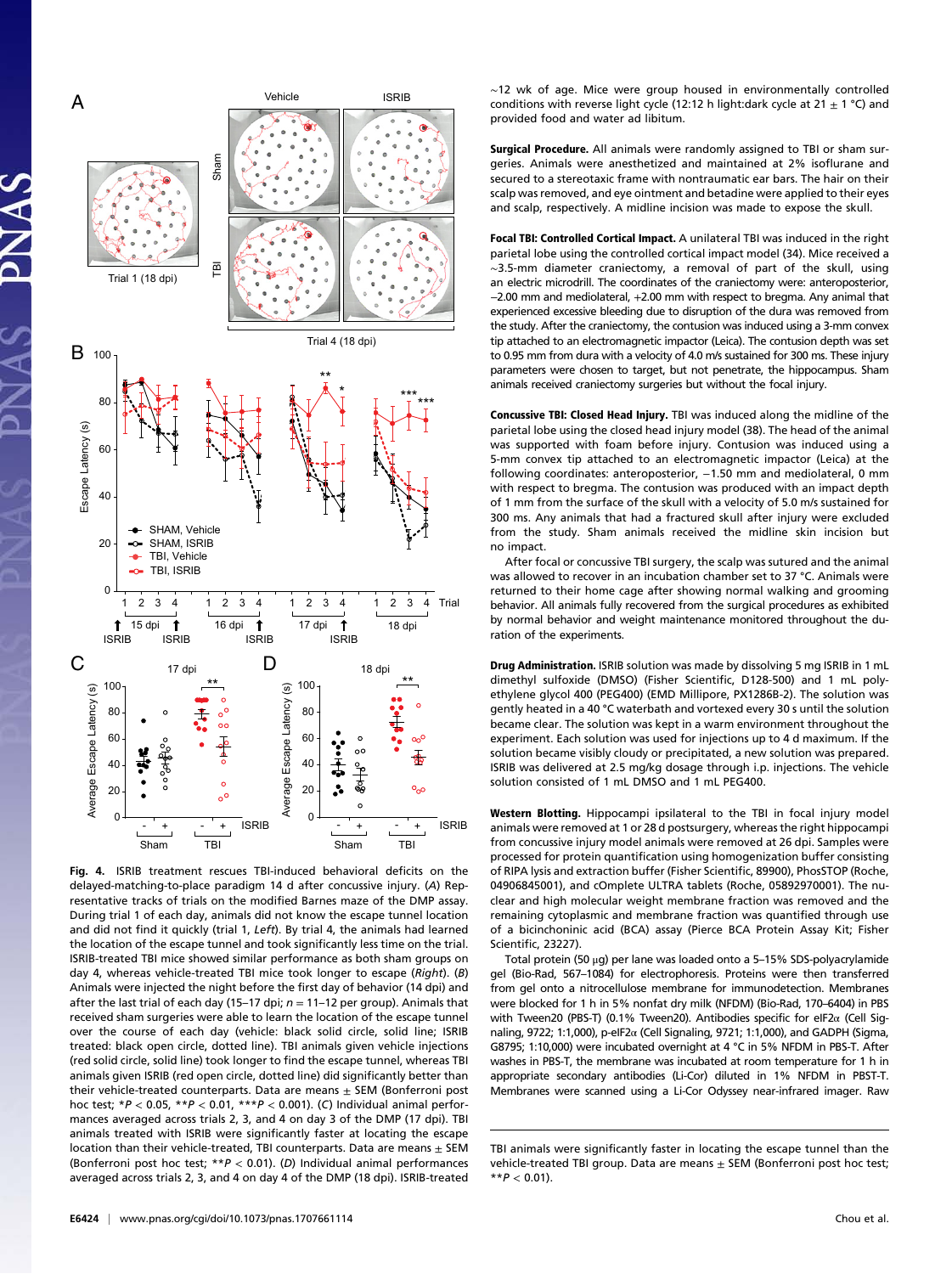intensity for each band was measured using Li-Cor Odyssey image analysis software. Target protein intensities were normalized to corresponding GADPH loading control intensities to account for amount of protein per well.

Behavioral Assays. For all behavioral assays the experimenters were blinded both to the injury regimen and therapeutic intervention. Behavioral tests were recorded and scored using a video tracking and analysis setup (Ethovision XT 8.5, Noldus Information Technology). Additionally, all behaviors were run on independent animal cohorts.

**Radial Arm Water Maze.** At 28 dpi, the focal TBI experiment groups ( $n = 8$  sham + vehicle,  $n = 8$  sham + ISRIB,  $n = 16$  TBI + vehicle, and  $n = 16$  TBI + ISRIB) were tested on the RAWM assay (34). The maze involved a pool 118.5 cm in diameter with 8 arms, each 41 cm in length, and an escape platform that could be moved (Fig. 1A). The pool was filled with water that was rendered opaque by adding white paint (Crayola, 54–2128-053). Visual cues were placed around the room such that they were visible to animals exploring the maze. Animals ran 15 trials a day during training and 3 trials during each memory test. On the first training day, the escape platform could be made visible by placing a flag that could be seen above water on the platform. The escape platform alternated between being visible and hidden for the first 12 trials. The final 3 trials of the first day were all presented with a hidden platform. During the second training day and the memory tests, the escape platform remained hidden. Animals were trained for 2 d and then tested on memory tests 24 h and 7 d after training.

During a trial, animals were placed in a random arm that did not include the escape platform. Animals were allowed 1 min to locate the escape platform. On successfully finding the platform, animals remained there for 10 s before being returned to their holding cage. On a failed trial, animals were guided to the escape platform and then returned to their holding cage 10 s later. The escape platform location was the same, whereas the start arm varied between trials for each individual animal. The escape platform location was randomly assigned for each animal to account for any preferences of exploration in the maze.

Animals were i.p. injected with either vehicle or ISRIB (2.5 mg/kg) starting the day prior to behavior (27 dpi) and after each of the final trials of the training days (28 and 29 dpi) for a total of three injections. No injections were given when memory was tested on days 30 and 37 dpi.

RAWM data were collected through a video tracking and analysis setup (Ethovision XT 8.5, Noldus Information Technology). The program automatically analyzed the number of errors made per trial. Every three trials were averaged into a block to account for large variability in performance; each training day thus consisted of five blocks, whereas each memory test was one block each. Furthermore, the experimenter was blinded to the treatment groups during the behavioral assay.

Delayed-Matching-to-Place Paradigm. At 15 dpi, the concussive TBI experiment groups ( $n = 12$  sham + vehicle,  $n = 11$  sham + ISRIB,  $n = 11$  TBI + vehicle, and  $n = 12$  TBI + ISRIB) were tested on DMP using a modified Barnes maze (41). The maze consisted of a round table 112 cm in diameter with 40 escape holes arranged in three concentric rings consisting of 8, 16, and 16 holes at 20, 35, and 50 cm from the center of the maze, respectively. An escape tunnel was connected to one of the outer holes. Visual cues were placed around the room such that they were visible to animals on the table. Bright overhead lighting and a loud tone (2 KHz, 85 db) were used as aversive

- 1. Smith DH, Johnson VE, Stewart W (2013) Chronic neuropathologies of single and repetitive TBI: Substrates of dementia? Nat Rev Neurol 9:211–221.
- 2. DeKosky ST, Ikonomovic MD, Gandy S (2010) Traumatic brain injury: Football, warfare, and long-term effects. N Engl J Med 363:1293-1296.
- 3. Sullivan P, Petitti D, Barbaccia J (1987) Head trauma and age of onset of dementia of the Alzheimer type. JAMA 257:2289–2290.
- 4. Engberg AW, Teasdale TW (2004) Psychosocial outcome following traumatic brain injury in adults: A long-term population-based follow-up. Brain Inj 18: 533–545.
- 5. Johnson VE, Stewart W, Smith DH (2010) Traumatic brain injury and amyloid-β pathology: A link to Alzheimer's disease? Nat Rev Neurosci 11:361–370.
- 6. Jellinger KA (2004) Traumatic brain injury as a risk factor for Alzheimer's disease. J Neurol Neurosurg Psychiatry 75:511–512.
- 7. Fleminger S, Oliver DL, Lovestone S, Rabe-Hesketh S, Giora A (2003) Head injury as a risk factor for Alzheimer's disease: The evidence 10 years on; a partial replication. J Neurol Neurosurg Psychiatry 74:857–862.
- 8. Graves AB, et al. (1990) The association between head trauma and Alzheimer's disease. Am J Epidemiol 131:491–501.
- 9. Guo Z, et al. (2000) Head injury and the risk of AD in the MIRAGE study. Neurology 54: 1316–1323.

stimuli to motivate animals to locate the escape tunnel. The assay was performed for 4 d (15–18 dpi). The escape tunnel location was moved for each day and animals ran four trials per day.

During a trial, animals were placed onto the center of the table covered by an opaque plastic box so they are not exposed to the environment. After they had been placed on the table for 10 s, the plastic box was removed and the tone started playing, marking the start of the trial. Animals were given 90 s to explore the maze and locate the escape tunnel. Upon the animals successfully locating and entering the escape tunnel, the tone was stopped. If the animals failed to find the escape tunnel after 90 s, they were guided to the escape tunnel before the tone was stopped. Animals remained in the escape tunnel for 10 s before being returned to their home cage. The maze and escape tunnel were cleaned with ethanol between each trial.

Animals were i.p. injected with either vehicle or ISRIB (2.5 mg/kg) starting the day prior to behavior (14 dpi) and after the final trial of each day (15–17 dpi) for a total of four injections. The experimenter was blind to the treatment groups during the behavioral assay. Each trial was recorded using a video tracking and analysis setup (Ethovision XT 8.5, Noldus Information Technology) and the program automatically analyzed the amount of time required to locate the escape tunnel. The escape latencies of trials 2, 3, and 4 were averaged as a measure of ability to learn and perform the DMP task during the day.

Electrophysiology. Electrophysiological recordings were performed as previously described (22, 72, 73). Briefly, hippocampal slices (350 μm) were cut from brains of sham and TBI (focal injury;  $n = 7-9$  per group) mice in 4 °C artificial cerebrospinal fluid (ACSF), kept in ACSF at room temperature for at least 1 hr before recording, and maintained in an interface-type chamber perfused with oxygenated ACSF (95%  $O_2$  and 5%  $CO_2$ ) containing in millimoles: 124 NaCl, 2.0 KCl, 1.3 MgSO<sub>4</sub>, 2.5 CaCl<sub>2</sub>, 1.2 KH<sub>2</sub>PO<sub>4</sub>, 25 NaHCO<sub>3</sub>, and 10 glucose (2–3 mL/min). Bipolar stimulating electrodes were placed in the CA1 stratum radiatum to stimulate Schaffer collateral and commissural fibers. Field excitatory postsynaptic potentials (fEPSPs) were recorded using ACSF-filled micropipettes at 28–29 °C. The stimulus strength of the 0.1-ms pulses was adjusted to evoke 30–35% of maximum response. LTP was elicited by a train of high-frequency stimulation (100 Hz, 1 s). When indicated, slices were treated with ISRIB (50 nM) for at least 30 min before stimulation and throughout the entire recording.

Statistical Analysis. All statistical analyses were performed on GraphPad Prism 6 (GraphPad Software). Western blot quantification was analyzed by unpaired Student's t test. Behavioral data were analyzed by two-way analysis of variance (ANOVA) with post hoc Bonferroni's multiple comparison. Electrophysiology data were analyzed by one-way ANOVA with post hoc Bonferroni's multiple comparison and  $n =$  number of slices. All data presented are means  $+$  SEM with significance set at  $P < 0.05$ .

ACKNOWLEDGMENTS. We thank Dr. Nicole Day for technical expertise in conducting the initial injury and behavioral experiments; Dr. Carmela Sidrauski, Jordan Tsai, and Aditya Anand for help and advice with drug administration; and Dr. Regis Kelly for invaluable feedback on the manuscript. This work was supported by a generous grant from the Rogers Family Foundation (to S.R. and P.W.) and NIH/National Institute on Aging Grant R21AG042016 (to S.R.). P.W. is an Investigator of the Howard Hughes Medical Institute.

- 10. Hernandez-Ontiveros DG, et al. (2013) Microglia activation as a biomarker for traumatic brain injury. Front Neurol 4:30.
- 11. Lozano D, et al. (2015) Neuroinflammatory responses to traumatic brain injury: Etiology, clinical consequences, and therapeutic opportunities. Neuropsychiatr Dis Treat 11:97–106.
- 12. Adamides AA, et al. (2006) Current controversies in the management of patients with severe traumatic brain injury. ANZ J Surg 76:163–174.
- 13. Pearn ML, et al. (2017) Pathophysiology associated with traumatic brain injury: Current treatments and potential novel therapeutics. Cell Mol Neurobiol 37: 571–585.
- 14. Harding HP, et al. (2003) An integrated stress response regulates amino acid metabolism and resistance to oxidative stress. Mol Cell 11:619–633.
- 15. Ron D, Harding HP (2012) Protein-folding homeostasis in the endoplasmic reticulum and nutritional regulation. Cold Spring Harb Perspect Biol 4:a013177.
- 16. Donnelly N, Gorman AM, Gupta S, Samali A (2013) The eIF2α kinases: Their structures and functions. Cell Mol Life Sci 70:3493–3511.
- 17. Hinnebusch AG, Ivanov IP, Sonenberg N (2016) Translational control by 5′ untranslated regions of eukaryotic mRNAs. Science 352:1413–1416.
- 18. Sonenberg N, Hinnebusch AG (2009) Regulation of translation initiation in eukaryotes: Mechanisms and biological targets. Cell 136:731–745.